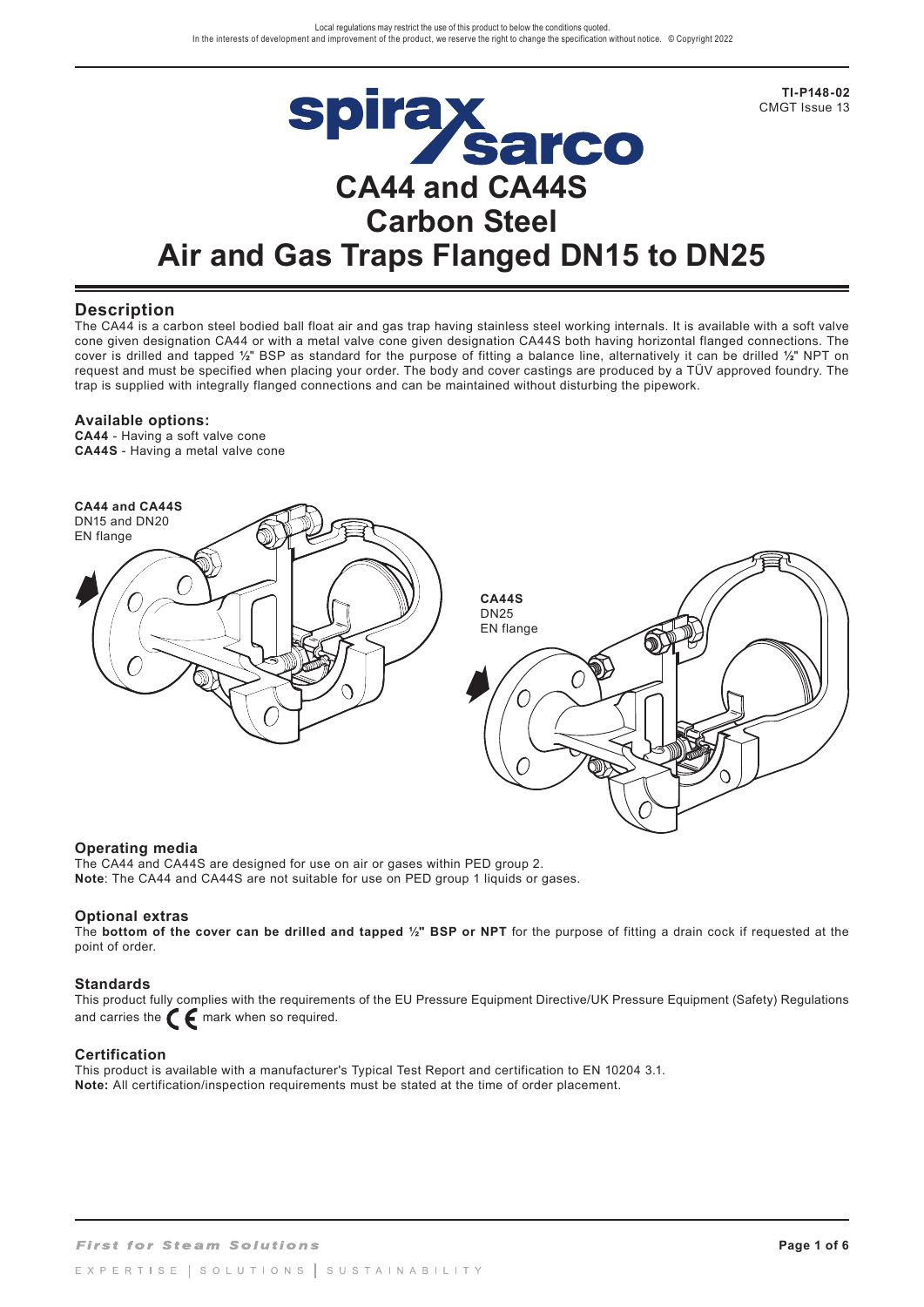# **Sizes and pipe connections CA44** DN15 and DN20

**CA44S** DN15, DN20 and DN25

Standard flanges are EN 1092 PN40 with face-to-face dimensions in accordance with EN 26554 (Series 1), ASME B 16.5 Class 150, ASME B 16.5 Class 300 and JIS/KS 20 are also available with face-to-face dimensions in accordance with EN 26554 (Series 1).

On request ASME B 16.5 Class 150, ASME B 16.5 Class 300 flanges with drilled and tapped bolt holes with face-to-face dimensions in accordance with EN 26554 (Series 1).

PN and JIS/KS flanges will be provided with BSP balance line and ASME flanges with an NPT balance line.

ASME/JIS/KS flanges are supplied with tapped holes to receive flange bolts. ASME flanges have UNC threads and JIS/KS have metric threads.

# **Materials**

| No. | Part                                      |                                  | <b>Material</b>                |                       |  |  |  |
|-----|-------------------------------------------|----------------------------------|--------------------------------|-----------------------|--|--|--|
| 1   | Body                                      | <b>DN15</b><br>t٥<br><b>DN20</b> | Carbon steel                   | 1.0619+N/WCB          |  |  |  |
|     |                                           | <b>DN25</b>                      | Carbon steel                   | 1.0619+N/WCB          |  |  |  |
|     | Cover studs                               |                                  | Steel                          | DN 17240 21 Cr Mo V57 |  |  |  |
| 2   | Cover nuts                                |                                  | Steel                          | EN 10269 25 Cr Mo 4   |  |  |  |
| 3   | Cover gasket                              |                                  | Reinforced exfoliated graphite |                       |  |  |  |
| 4   | Cover                                     | <b>DN15</b><br>to<br><b>DN20</b> | Carbon steel                   | 1.0619+N/WCB          |  |  |  |
|     |                                           | <b>DN25</b>                      | Carbon steel                   | 1.0619+N/WCB          |  |  |  |
| 5   | Valve seat                                |                                  | Stainless steel                | BS 970 431 S29        |  |  |  |
| 6   | Valve seat gasket                         |                                  | Stainless steel                | BS 1449 304 S11       |  |  |  |
| 7   | Pivot frame<br>assembly and<br>set screws |                                  | Stainless steel                | BS 4183 18/8          |  |  |  |
| 8   | Ball float and<br>lever                   |                                  | Stainless steel                | BS 1449 304 S16       |  |  |  |



| No. | Part              |                                                          | <b>Material</b>  |                 |
|-----|-------------------|----------------------------------------------------------|------------------|-----------------|
|     |                   | <b>CA44</b>                                              | Synthetic rubber | Viton           |
| 9   | Valve cone        | CA44S (permanently attached to the ball float and lever) | Stainless steel  |                 |
| 14  | Support frame     |                                                          | Stainless steel  | BS 1449 304 S16 |
| 15  | Pivot frame       |                                                          | Stainless steel  | BS 1449 304 S16 |
| 16  | Pivot             |                                                          | Stainless steel  |                 |
| 17  | Erosion deflector |                                                          | Stainless steel  | BS 970 431 S29  |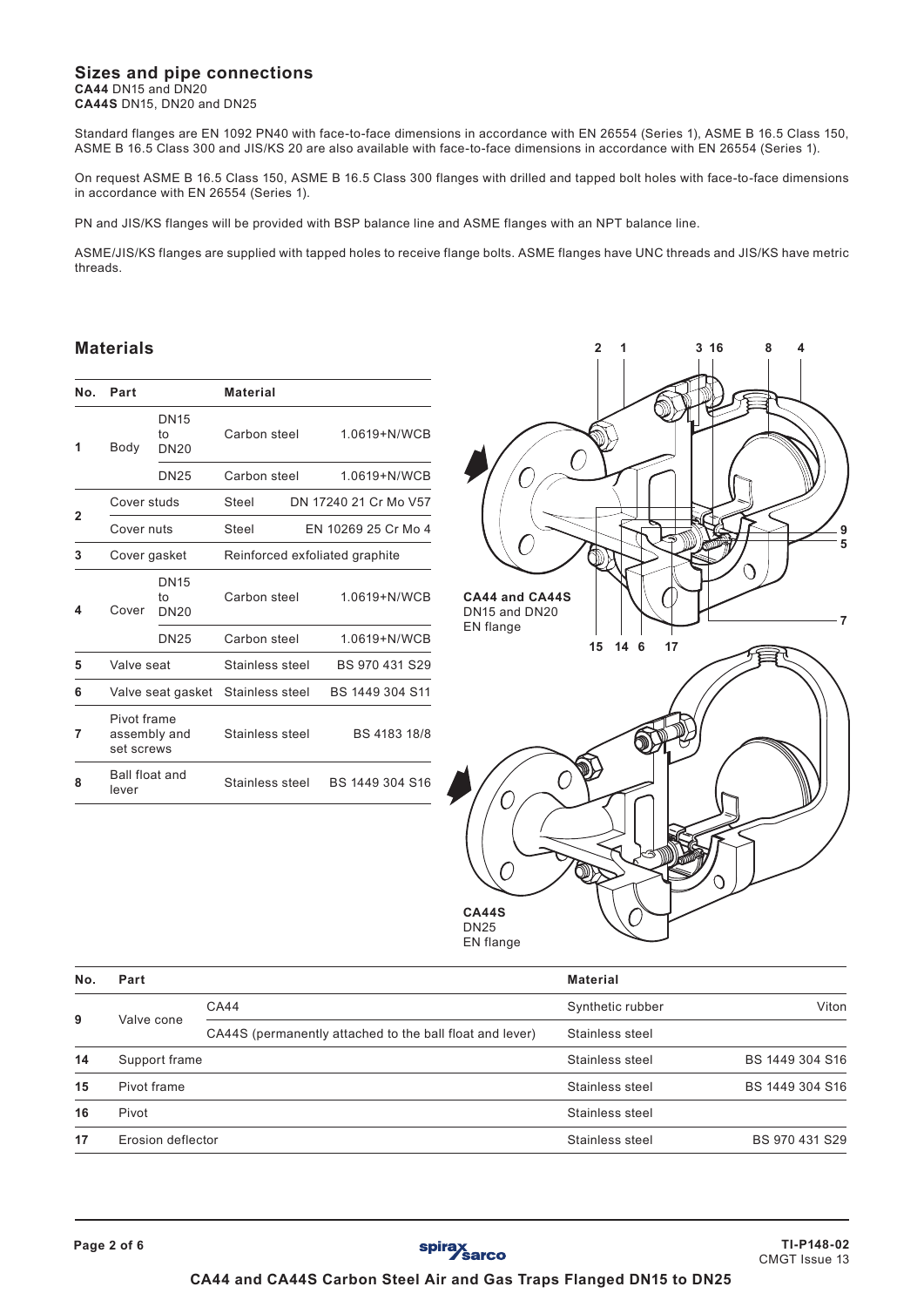# **Pressure/temperature limits**



The product **must not** be used in this region.

- **A B** Flanged EN 1092 PN40 and ASME 300
- **A C** Flanged JIS/KS 20
- **A D** Flanged ASME 150

|                                       |    | <b>68445</b>          |    |    |
|---------------------------------------|----|-----------------------|----|----|
| $400 -$                               |    |                       |    |    |
| $300 -$                               |    |                       |    |    |
|                                       |    |                       |    |    |
| $200 -$                               |    |                       |    |    |
| Temperature <sup>°</sup> C<br>$100 -$ |    |                       |    |    |
|                                       |    |                       |    |    |
| 0                                     |    |                       | С  | в  |
|                                       | 10 | 20                    | 30 | 40 |
|                                       |    | <b>Droccuro</b> har a |    |    |

|                                                                                                    | Body design conditions                          |                  |                                   |                         |      |        | <b>PN40</b>         |  |
|----------------------------------------------------------------------------------------------------|-------------------------------------------------|------------------|-----------------------------------|-------------------------|------|--------|---------------------|--|
| <b>PMA</b>                                                                                         | 40 bar g @ 120 °C<br>Maximum allowable pressure |                  |                                   |                         |      |        |                     |  |
| <b>TMA</b>                                                                                         | Maximum allowable temperature                   |                  |                                   |                         |      |        | 400 °C @ 20.6 bar g |  |
|                                                                                                    | Minimum allowable temperature                   |                  |                                   |                         |      |        | $-10 °C$            |  |
| <b>PMO</b>                                                                                         | Maximum operating pressure                      |                  |                                   |                         |      |        | 40 bar g            |  |
|                                                                                                    |                                                 |                  | <b>CA44</b>                       |                         |      |        | 200 °C              |  |
| <b>TMO</b>                                                                                         | Maximum operating temperature                   | <b>CA44S</b>     |                                   |                         |      | 400 °C |                     |  |
|                                                                                                    | Minimum operating temperature                   |                  |                                   |                         |      |        | 0 °C                |  |
|                                                                                                    |                                                 |                  |                                   | <b>Specific gravity</b> |      |        |                     |  |
|                                                                                                    |                                                 | Trap             | 1.0                               | 0.9                     | 0.8  | 0.7    | 0.6                 |  |
|                                                                                                    |                                                 |                  | Maximum differential pressure bar |                         |      |        |                     |  |
| <b>APMX</b>                                                                                        |                                                 | CA44-32          | 32.0                              | 32.0                    | 29.0 | 20.0   | 12.0                |  |
| Maximum differential pressure<br>Depending on the specific gravity<br>of the liquid being drained. |                                                 | CA44S-4.5        | 4.5                               | 4.5                     | 4.5  | 3.4    | 2.0                 |  |
|                                                                                                    |                                                 | CA44S-10         | 10.0                              | 9.5                     | 6.8  | 5.5    | 3.4                 |  |
|                                                                                                    |                                                 | CA44S-14         | 14.0                              | 14.0                    | 11.0 | 8.0    | 5.0                 |  |
|                                                                                                    |                                                 | CA44S-21         | 21.0                              | 19.0                    | 15.0 | 10.0   | 6.5                 |  |
|                                                                                                    |                                                 | CA44S-32         | 32.0                              | 30.0                    | 23.0 | 16.5   | 10.0                |  |
|                                                                                                    |                                                 | <b>PN40</b>      |                                   |                         |      |        | 60 bar g            |  |
| Designed for a maximum cold<br>hydraulic test pressure of:                                         |                                                 | <b>ASME 300</b>  |                                   |                         |      |        | 60 bar g            |  |
|                                                                                                    |                                                 | <b>ASME 150</b>  |                                   |                         |      |        | 30 bar g            |  |
|                                                                                                    |                                                 | <b>JIS/KS 20</b> |                                   |                         |      |        | 49 bar g            |  |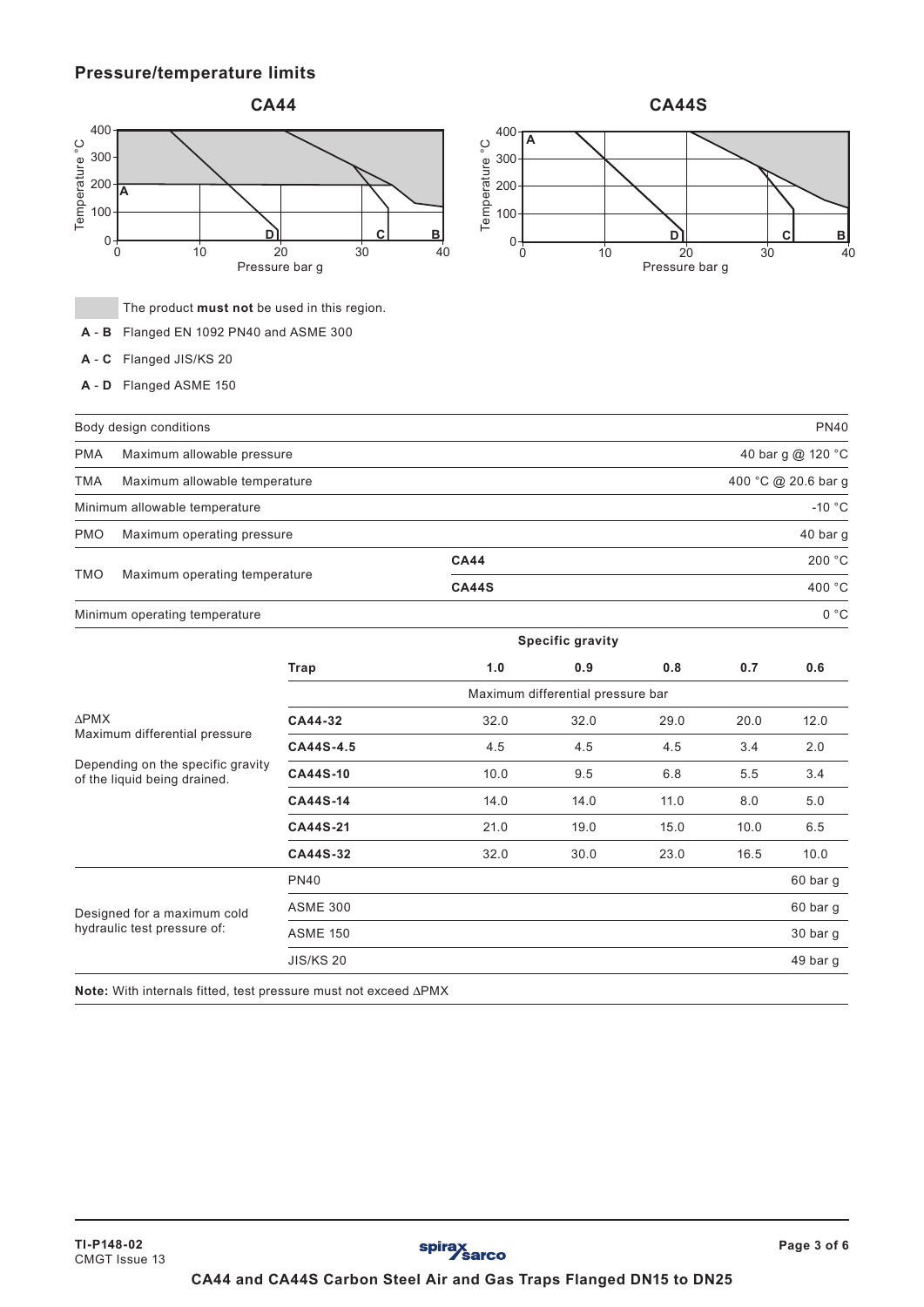# **Dimensions/weights (approximate) in mm and kg**

# **CA44 and CA44S DN15 and DN20 EN flange**





# **CA44S DN25 EN flange**





| Size        | A           |                    |                    |                      | B   | C  |             | D                                                      | Е   |             | F                                                      |             | G                                                      | Weight |
|-------------|-------------|--------------------|--------------------|----------------------|-----|----|-------------|--------------------------------------------------------|-----|-------------|--------------------------------------------------------|-------------|--------------------------------------------------------|--------|
|             | <b>PN40</b> | <b>ASME</b><br>300 | <b>ASME</b><br>150 | JIS/<br><b>KS 20</b> |     |    | <b>PN40</b> | <b>ASME 300</b><br><b>ASME 150</b><br><b>JIS/KS 20</b> |     | <b>PN40</b> | <b>ASME 300</b><br><b>ASME 150</b><br><b>JIS/KS 20</b> | <b>PN40</b> | <b>ASME 300</b><br><b>ASME 150</b><br><b>JIS/KS 20</b> |        |
| <b>DN15</b> | 150         | 209                | 203                | 206                  | 80  | 80 | 215         | 163                                                    | 120 | 155         | 100                                                    | 155         | 100                                                    | 10.8   |
| <b>DN20</b> | 150         | 209                | 205                | 210                  | 80  | 80 | 225         | 163                                                    | 120 | 165         | 100                                                    | 165         | 100                                                    | 10.8   |
| <b>DN25</b> | 160         | 212                | 208                | 210                  | 115 | 85 | 282         | 209                                                    | 170 | 195         | 125                                                    | 215         | 145                                                    | 15.0   |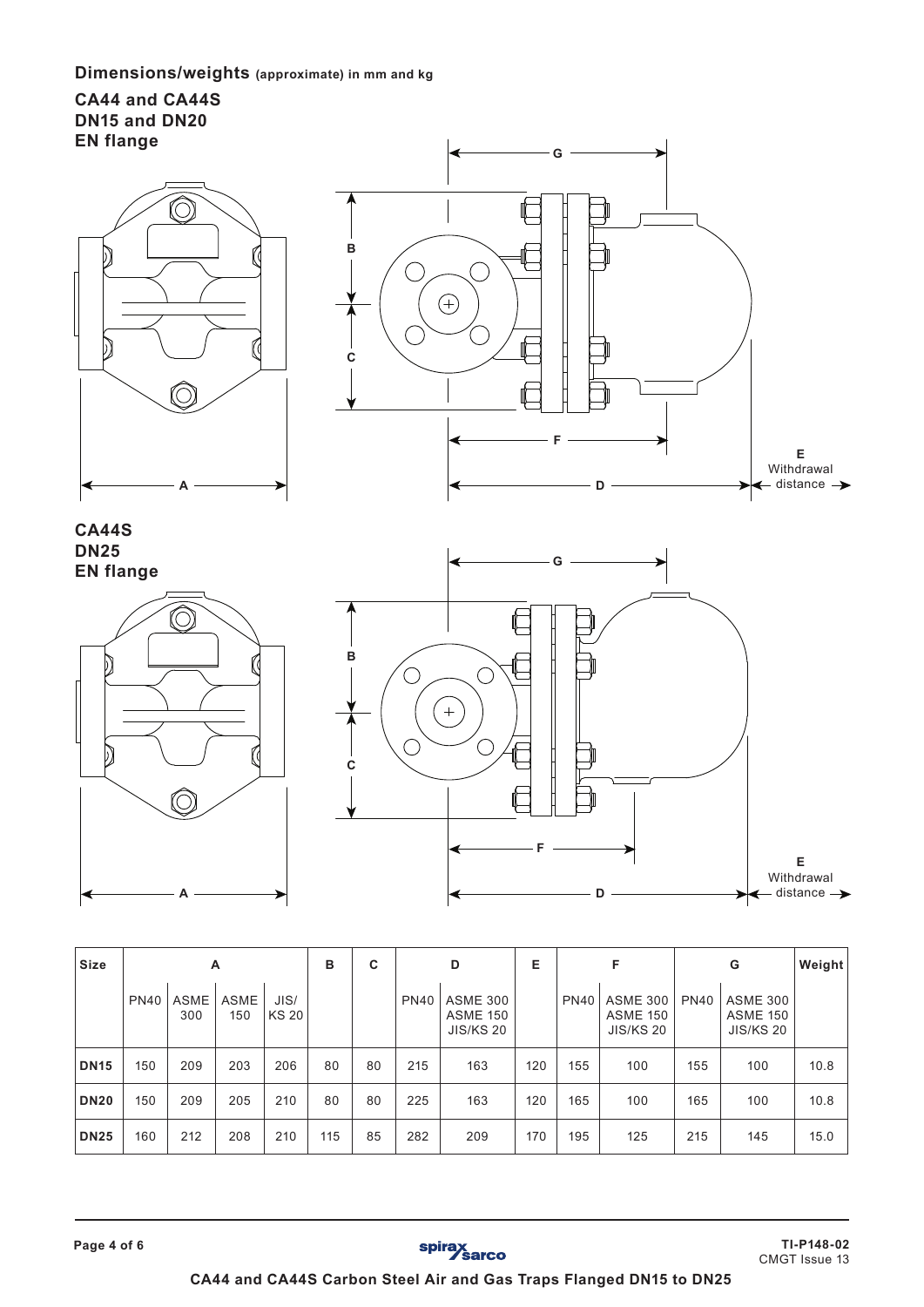# **Capacities**

**Note:** The capacities provided here are calculated using water at ambient temperature.

The discharge capacity is affected with a change in specific gravity, for further information contact Spirax Sarco.